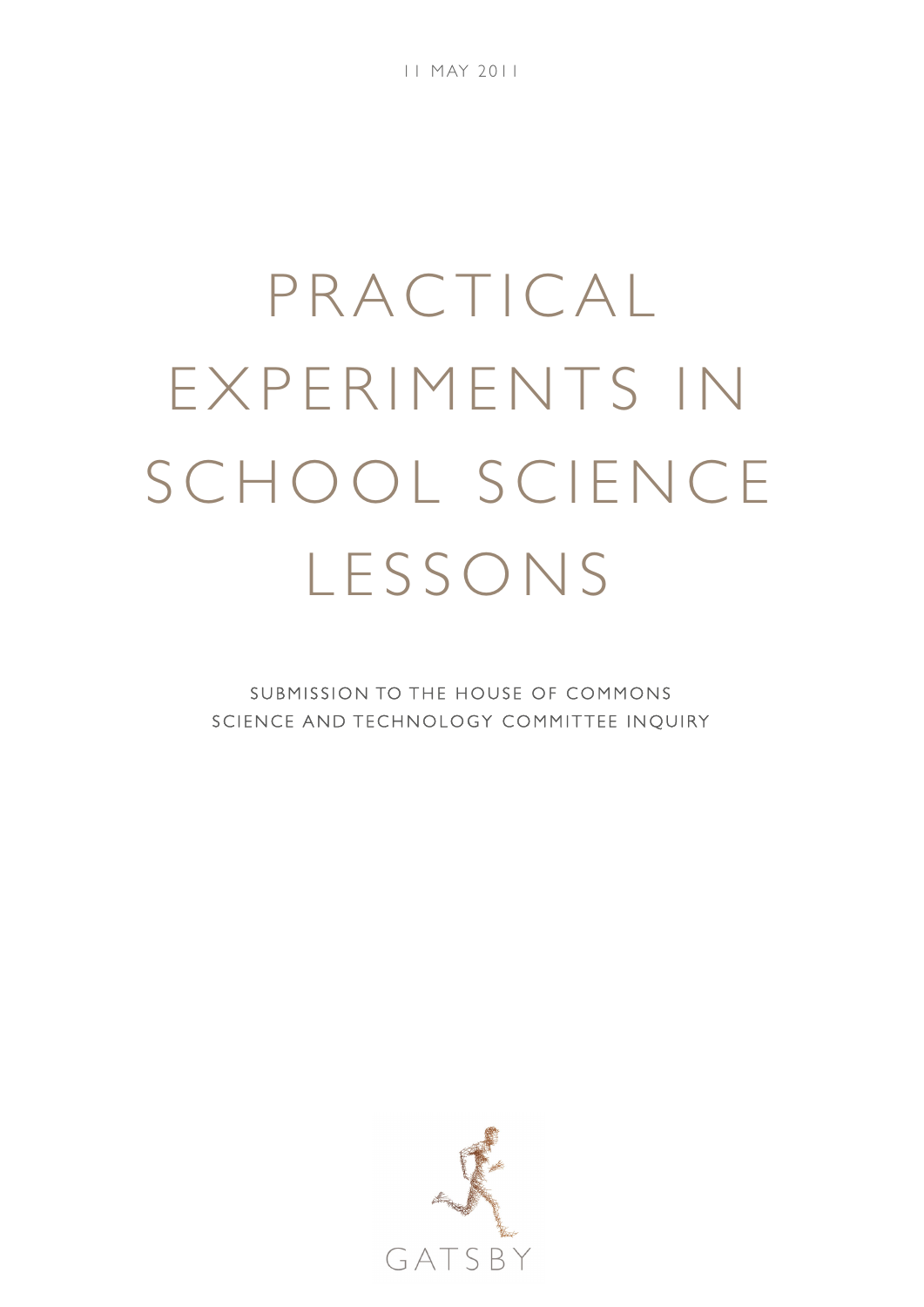# **ABOUT GATSBY**

- Gatsby is a Trust set up in 1967 by David Sainsbury (now Lord Sainsbury of Turville) to realise his charitable objectives. We focus our support on a limited number of areas:
	- Plant science research
	- − Neuroscience research
	- Science and engineering education
	- Economic development in Africa
	- Public policy research and advice
	- − The Arts

# **INTRODUCTION**

- 2 The Committee will no doubt receive considerable evidence regarding the importance of and possible barriers to practical work in school science. The Committee also has previous Select Committee reports to draw upon. We note in particular the 2006 House of Lords Science and Technology Committee report on 'Science Teaching in Schools' and the 2002 House of Commons Science and Technology Committee report on 'Science Education from 14 to 19', both of which address the issue of practical science.
- 3 Given the significant amount of evidence about the issues with practical work in school science, why do substantial concerns persist about its decline? Has there been an adequate response from the government and, where action has been taken, has it been successful? Perhaps most crucially, to what extent have government interventions specifically targeted practical work in school science rather than assume that general policies to support teaching and learning will somehow address the issues specific to laboratory-based science?
- 4 We sincerely hope that this current Inquiry while almost certainly needing to reiterate the conclusions of previous Select Committee reports – will result in more significant and sustained action being taken to address the longstanding issues associated with practical science than has hitherto been the case. With schools facing significant constraints in the resources and support available to them, we believe there is only a small window of opportunity – perhaps the next 3 years – to put in place the necessary measures to protect the place of practical science in schools before irreversible decline occurs.
- 5 The Committee's Inquiry is timely therefore. Indeed, against the backdrop of Gatsby's longstanding support for practical work and concerns for its future health, we have recently embarked on a significant piece of work that, over the next 12-18 months, will seek to:
	- establish an accurate picture of the current health of practical science in UK secondary schools and make international comparisons where feasible;
	- unpick the current enablers and barriers to effective practical work that affect schools at a local level;
	- identify the likely impact on practical work of the upcoming education policy changes, including the changes to the National Curriculum, funding mechanisms, Local Authority involvement and initial teacher education;
	- make pragmatic recommendations on the action needed to ensure high-quality practical work occupies a central and sustained role in all secondary schools.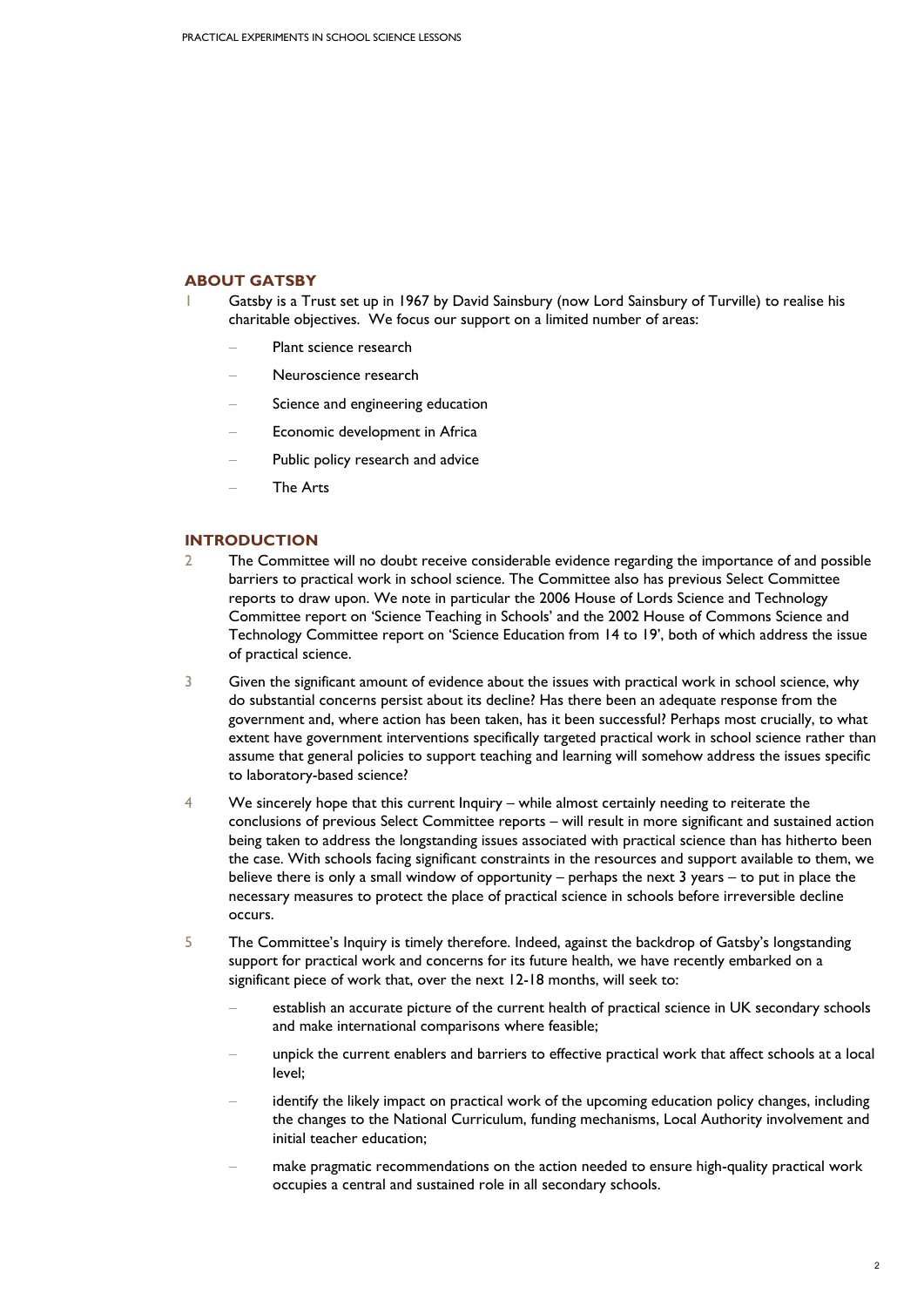- 6 Practical work in Primary science education should build on the natural curiosity of children, enabling them to experience and explore the material and natural worlds. This process will continue in secondary schools, but it will be advanced by the development of discipline-specific skills and the use of specialist equipment enabling students to use a more abstract and measured approach. For brevity we refer to these as 'laboratory skills', although noting that this definition should include the skills that are developed outside of the laboratory through fieldwork.
- 7 In this submission we report on some of the early findings of our work. In particular we note the concerns of universities regarding the laboratory skills of first year science undergraduates and issues coming to our attention regarding the impacts of recent policy on practical work. As part of our work over the coming year we plan to explore the laboratory skills required by employers and to what degree employer needs are currently being met by science at school and college.
- 8 We would be pleased to share our findings with the Committee as they emerge, and to discuss how the work of Gatsby might complement the Committee's recommendations for action by other stakeholders, including the DfE.

### **PREPARING STUDENTS FOR SUCCESS IN SCIENCE AT UNIVERSITY**

- 9 In April 2011 Gatsby commissioned a small piece of research exploring the perceptions of science staff in the 15 Russell Group universities in England (excluding the LSE) regarding the standard of laboratory skills possessed by new undergraduate students. 34 respondents from 12 universities completed an online survey and 12 respondents also participated in follow-up interviews.
- 10 Our results can only be indicative of issues that need further investigation, but the Committee might be interested in the headline findings and quotes from respondents. These are given in the four points (a) to (d) below. We are still analysing the results (and defining what a larger-scale study might look like) but would be willing to share the full report with the Committee on request.
	- (a) Across the board, respondents reported that new undergraduates lack at least some confidence in the lab (100%), and are not well equipped with lab skills (97%). Specific deficits in lab skills included manual dexterity, the ability to set up apparatus and making accurate observations.

*"They find it difficult to diagnose and think through problems and are quick to blame equipment rather than their own technique."* 

*"They can't apply these tools and these skills outside the narrow environment in which they were taught."* 

(b) While 29% of our respondents reported a decline in the last 5 years in new undergraduates' scientific knowledge, over half (57%) felt that the level of laboratory skills had declined in the same period. This was despite all respondents (100%) stating they had increased the grades required for entry to their courses.

*"Although it fluctuates from year to year it is noticeable that at entry students lack confidence in the lab, and the situation is getting worse."* 

*"With our increased entry requirements we have some excellent students with a deep understanding of concepts but our average to lower ability students struggle more now than 10 years ago."* 

(c) The largest factor contributing to the lack of lab skills was cited as students' limited exposure to practical work at school. Respondents reported teaching students who had done very little practical work and whose teachers relied heavily on demonstrations and/or videos.

*"Many students are telling us that they have done no practical work at school so they struggle with basic skills like using a microscope, with which they previously would have had some experience."*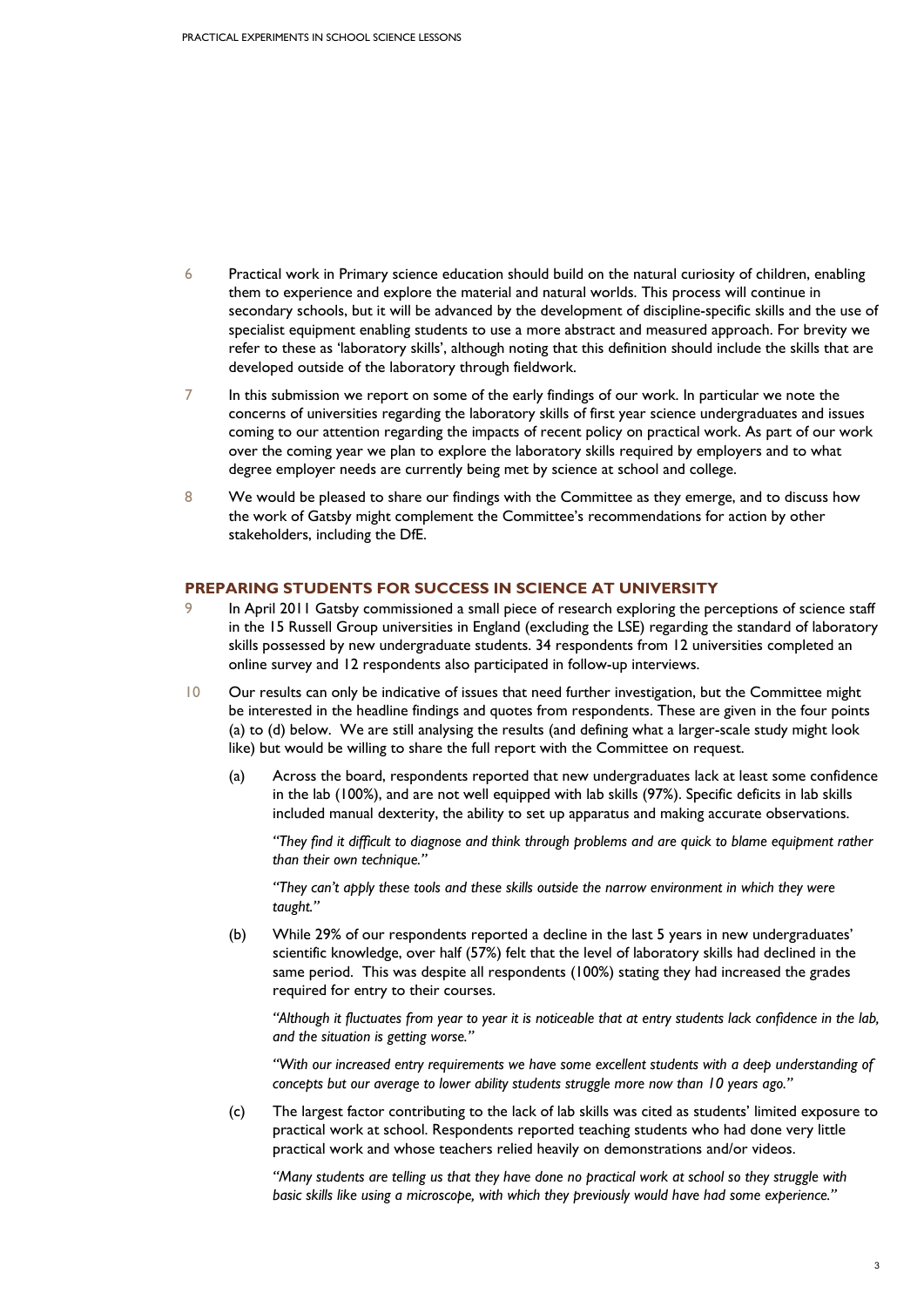*"Many of them claim to never have carried out an experiment only watched teacher/videos of. Most of them have no idea how to act in a lab or where to even begin when carrying out an experiment, ie no idea what equipment is called."* 

(d) University teaching staff have made a number of changes to their lab-based teaching in response to the change in skills of new undergraduates, including: simplifying first-year lab courses by providing more step-by-step instructions, removing complex experiments or allowing more time; increasing the focus and/or time spent on basic skills; increasing the levels of support through more staff time or demonstrators; and introducing online pre-labs.

 *"We have redesigned the whole first year course - removing much of the material previously taught and starting at a lower level and with much less expected in each class."* 

 *"Progress through the [undergraduate] lab course is to an extent set back by the poor standard of skills among the intake. This has a knock-on effect on the types of experiments, and their complexity, that we can offer in the later years of the degree."* 

11 We believe that even this small-scale survey should elicit concern regarding how well schools and colleges are preparing students for entry into science degree courses. These indications become all the more stark when one considers that: (1) the universities surveyed are taking the best A-level students (the reported entry requirements ranged from BBB to A\*AAA); and (2) that all universities are increasingly operating in a more competitive environment where finances are stretched and the pressure to widen their student intake will continue.

### **PRACTICAL WORK IN THE NATIONAL CURRICULUM**

- 12 Gatsby recently submitted evidence to the government's current review of the National Curriculum in which we set out our thinking on the purposes for practical work and our recommendations for the review team. A copy of our submission is available on request; the points relevant to this Inquiry are provided below.
- 13 The main purposes of practical work in the curriculum are to:
	- enhance the learning of science concepts and explanations;
	- develop understanding of the processes of science; and
	- − develop laboratory skills.
- 14 Since the introduction of the National Curriculum there has been a steady erosion of the teaching of laboratory skills. This erosion is a cause of significant concern to industry and higher education institutions. Reversing this trend would also increase the engagement of young people in science and lead to greater participation in science post-16.
- 15 It is unacceptable that the assessment of laboratory skills has been reduced to the point where a GCSE student who is unable to, for example, use a microscope or heat measured volumes of liquid without breaking test tubes is still able to achieve maximum marks for their practical work as long as they can write about how they should have done it.
- 16 The current National Curriculum review is an opportunity to re-examine the role of practical work. In particular, the review must ensure that the Science Curriculum sets high expectations of attainment in the laboratory skills that employers and higher education value.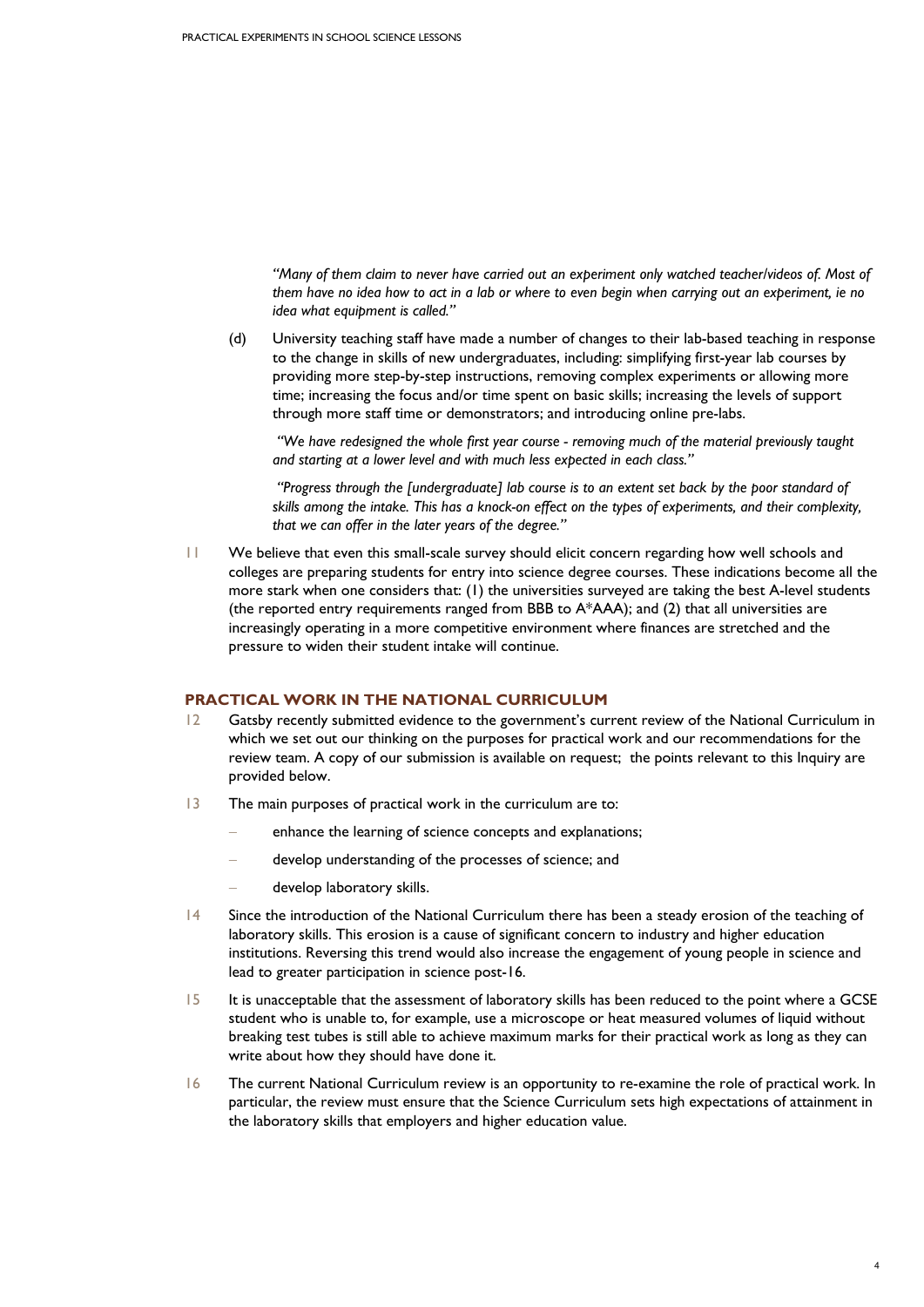- 17 We recommend that:-
	- (a) The National Curriculum review team should provide an impact assessment to show explicitly how any changes to the Science Curriculum will actively encourage better practical work in schools.
	- (b) The Science National Curriculum should state explicitly the laboratory skills that students are expected to develop at each Key Stage.
	- (c) The review must ensure that the National Curriculum allows sufficient time and space for teachers to undertake a much wider range of practical activities with their students than is currently the case.
	- (d) The review must consider how the requirements of the National Curriculum regarding practical work at Key Stage 4 can be translated into assessment objectives across the range of science GCSEs.
	- (e) The review should involve higher education and employers in a much more meaningful way than has been the case in previous National Curriculum reviews. Included within these discussions should be a focus on ensuring that employer and HE requirements for laboratory skills are met, something we believe has been wholly absent from previous reviews.

# **BARRIERS TO PRACTICAL WORK – IMPACTS OF RECENT CHANGES**

- 18 As part of our new study into practical work we have begun to visit schools and talk to Awarding Organisations, Local Authority advisers and CPD providers in order to better understand the barriers to practical work and what might be done to alleviate them.
- 19 In our preliminary work it is clear that recent changes to the educational landscape may well have an impact on practical work and we highlight some particular areas for further investigation below. We hope the Committee will engage the DfE in discussion on these issues.

Laboratories and preparation rooms

- 20 We still hear of too many schools where practical work is limited by the amount of laboratory, preparation and storage space available, despite many of these schools going through refurbishment or being new builds. Particularly worrying are reports that some Academies have reduced the number of labs and prep areas and therefore may be compromising the quality of their science provision.
- 21 We would be interested to hear what plans the DfE has to ensure all schools (including Academies and Free Schools) adhere to the guidelines it itself has produced on the accommodation necessary for practical science.

### School budgets and science equipment

- 22 The cost of some equipment and consumables associated with practical work remains prohibitive for some schools, and the number of schools and range of equipment that fall into this category are both likely to increase in the coming years as schools' budgets come under increasing pressure. A school science department must balance the costs of kit essential for practical work with the substantial demands for photocopying, stationery and textbooks.
- 23 The constant upheaval in the curriculum will continue to divert funds away from practical equipment towards new textbooks and work sheets; schools would benefit from a period of curriculum stability in order to focus their resources on improving their science provision.
- 24 While we appreciate and support the government's commitment to devolve to individual schools decision-making on issues such as budgeting, it will be crucial in the coming years that headteachers,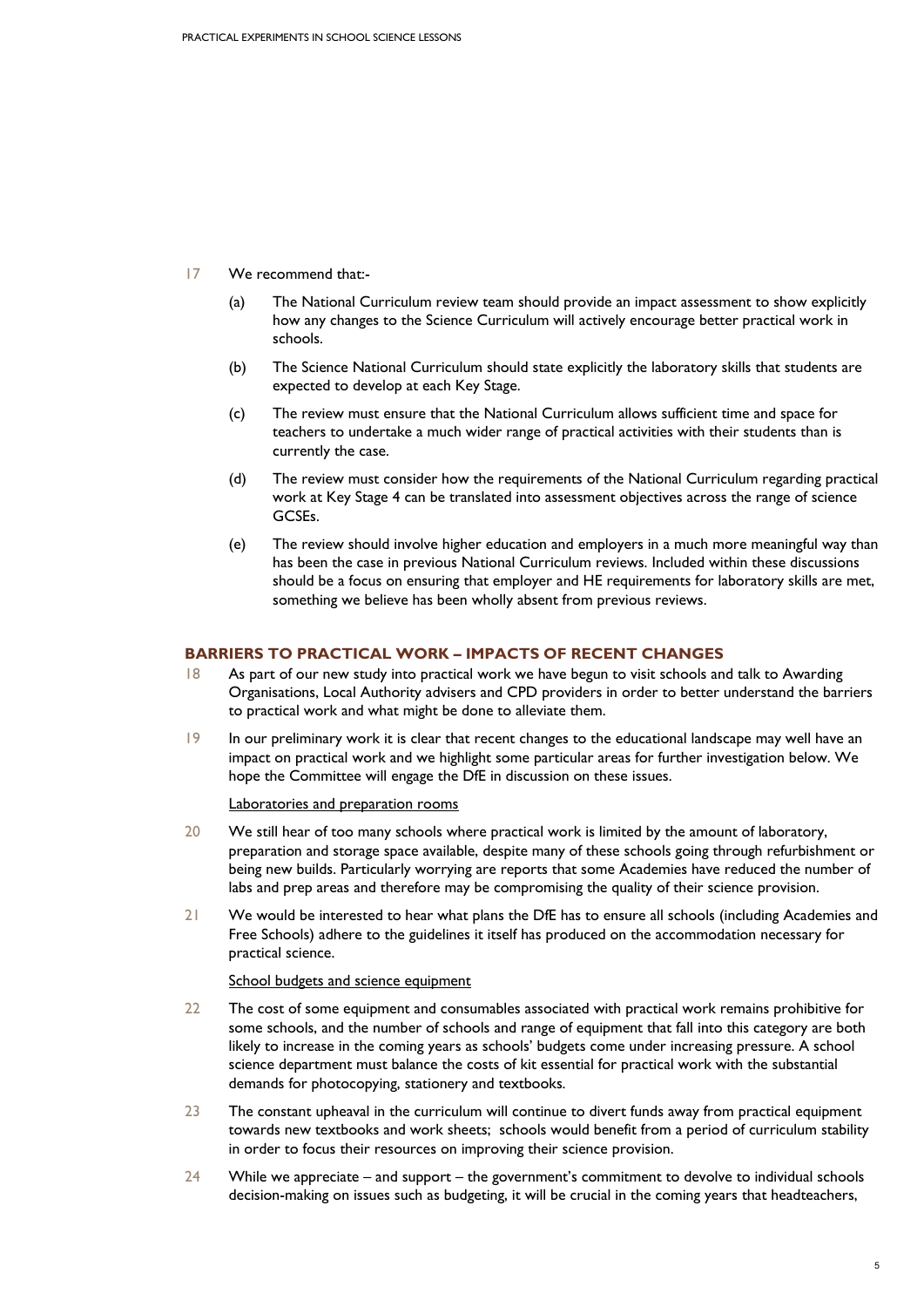senior management teams and governors are helped to understand the importance of practical science. Without government support for this – even if only in Ministerial announcements and the DfE guidance material issued alongside the new National Curriculum – it is likely that the status of practical science will continue to decline in schools.

25 Finally, some schools successful in increasing uptake of the sciences at A-Level are telling us they are likely to struggle to afford the extra equipment needed to provide these students with quality practical work. Some schools have told us that the decrease in post-16 funding for sixth forms from the Young People's Learning Agency (to bring schools into line with FE Colleges) will impact on practical provision, particularly in schools successful in motivating more students to continue with science into A-Level. More research is required to understand how widespread this effect is likely to be and we would encourage the Committee to explore this issue with its witnesses.

Teacher training and Professional Development

- 26 Teaching laboratory skills and undertaking practical experiments demands expertise and experience from science teachers, so it would be expected that it should form an explicit part of their training and professional development. For trainee teachers, however, it is not clear who has responsibility for this part of their training – their university or their placement schools. There is therefore a risk that it occurs in neither, or is overly dependent on the status of practical science in the trainee's school.
- 27 The DfE should use the review of standards for Qualified Teacher Status to clarify the expectations for science teachers to have appropriate competencies in practical work.
- 28 Local Authorities have traditionally played a pivotal role in networking science departments from different schools through the offices of a science consultant and/or adviser. At the height of the last government's 'National Strategies' programme this regional field force numbered around 300, but since the government decided to end the National Strategies and reduce the role for Local Authorities in school support, the number has dwindled to about 40. It is no longer clear from where schools can rely on getting advice on practical teaching, or who will take responsibility for networking science departments so that practice can be shared.
- 29 The Committee may wish to ask the DfE what plans it has to ensure that schools still have access to the support and advice on practical science (including health and safety) previously freely available to schools from Local Authority advisers and consultants.

### **Technicians**

- 30 It is disappointing that successive governments appear to have had so little interest in supporting the role of school science technicians, despite the potential for developing them as key staff in supporting more efficient management of purchasing and use of equipment and materials.
- 31 School science technicians provide essential support for practical work, particularly in schools where the department is dominated by inexperienced teachers or where staff turnover is high. And yet the pay and conditions of technicians are appalling, including a lack of real career structure, term-time only contracts and lack of support for professional development.
- 32 This is as true now as it was in 2002, when the House of Commons Science and Technology Committee reported:

*"The pay and conditions under which technicians are employed strike us as downright exploitative. We can see no reason why technicians should be paid during the term time only. Those technicians who prefer not to work during the holidays, carrying out essential tasks such as equipment maintenance, should be employed on part-*